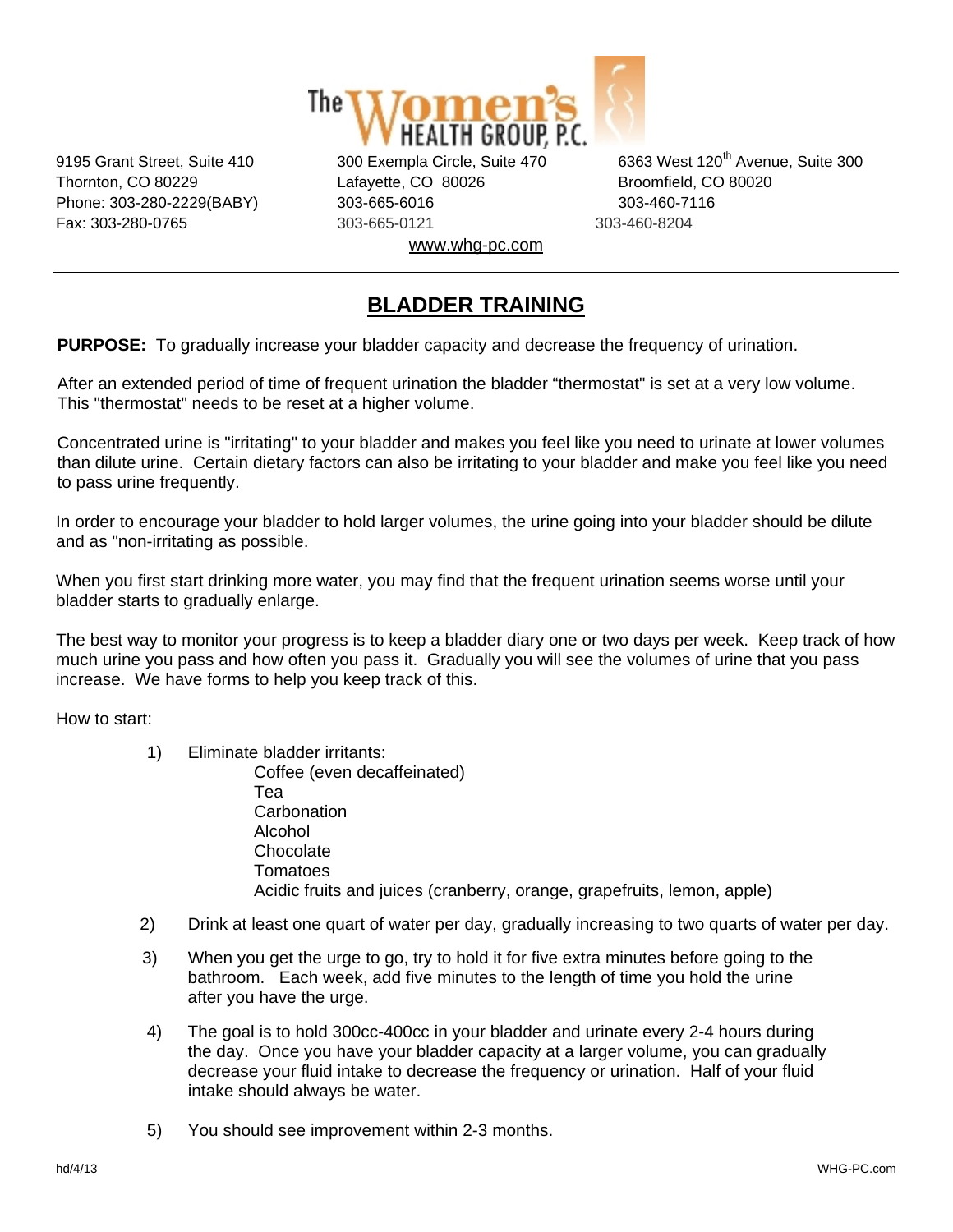| <b>DATE</b><br><b>TIME</b> | <b>FLUID</b><br><b>INTAKE</b> | <b>URINE</b><br>PASSED | <b>DATE</b><br><b>TIME</b> | <b>FLUID</b><br><b>INTAKE</b> | <b>URINE</b><br><b>PASSED</b> |  |
|----------------------------|-------------------------------|------------------------|----------------------------|-------------------------------|-------------------------------|--|
|                            |                               |                        |                            |                               |                               |  |
|                            |                               |                        |                            |                               |                               |  |
|                            |                               |                        |                            |                               |                               |  |
|                            |                               |                        |                            |                               |                               |  |
|                            |                               |                        |                            |                               |                               |  |
|                            |                               |                        |                            |                               |                               |  |